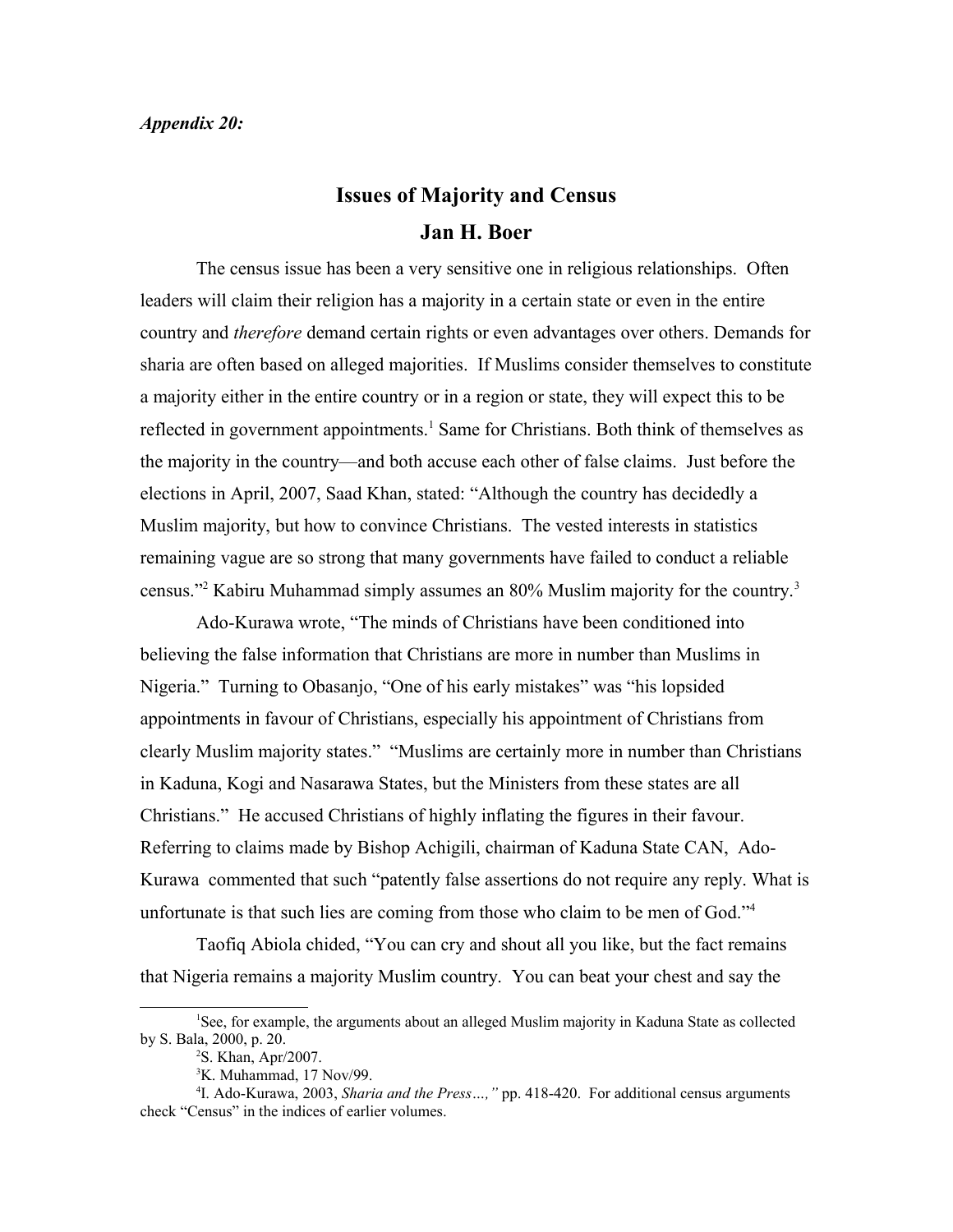Christians outnumber them (which is not true), but it is not the numbers that count but the effectiveness of those numbers." For example, in Malaysia a Muslim minority of 40% "do a good job of running that country."[5](#page-1-0)

The Joint Youth Islamic Organizations (JYIO) of Zamfara State published a Gamji article that started as follows:

*The war of numbers has been going on for a long time in Nigeria with Christian leaders employing every possible weapon to prove to the world that there are more Christians in Nigeria than Muslims and that at most, Muslims in Nigeria constitute about only 40% of the population. Books have been written and seminars organized. Theories have been propounded and newspaper articles have been calumnies all in this attempt. Census results have been rejected and falsified, because they prove that Muslims are more numerous in Nigeria than Christians.*

*The Federal Govt. of Nigeria under Olusegun Obasanjo has now come up with a new plot to under-populate Muslims in Nigeria and project them at 40%. This is by way of carrying out an illegal census through what is called National ID card, which it intends to merge with voters' registration exercise for the 2003 elections.* I cannot go into the details of the alleged plan, except for its goals:

*The advantages for the conspirators are that victory for the present President, a non-Muslim, will be ensured with a voter's register that shows majority Christians. Subsequently, no Muslim will ever again be President in Nigeria since it can be shown by National ID card that Muslims are in the minority. This is the method employed to keep Muslims politically impotent in countries like Cameroon, Benin republic and Togo. Economically, the Muslim States in Nigeria will continue to be under – remunerated based on false figures and fake census. Any protest from Muslims will be squarely faced with brutal military force.*

JYIO then called on Muslims to boycott the exercise: "We are therefore calling on all Muslim leaders, politicians, executives, legislators, traditional rulers, Muslim people – businessmen, academicians, students, trade unions, religious organizations, media men and ordinary citizens

<span id="page-1-0"></span><sup>5</sup>Quoted in Y. Yariyok, Feb/2003.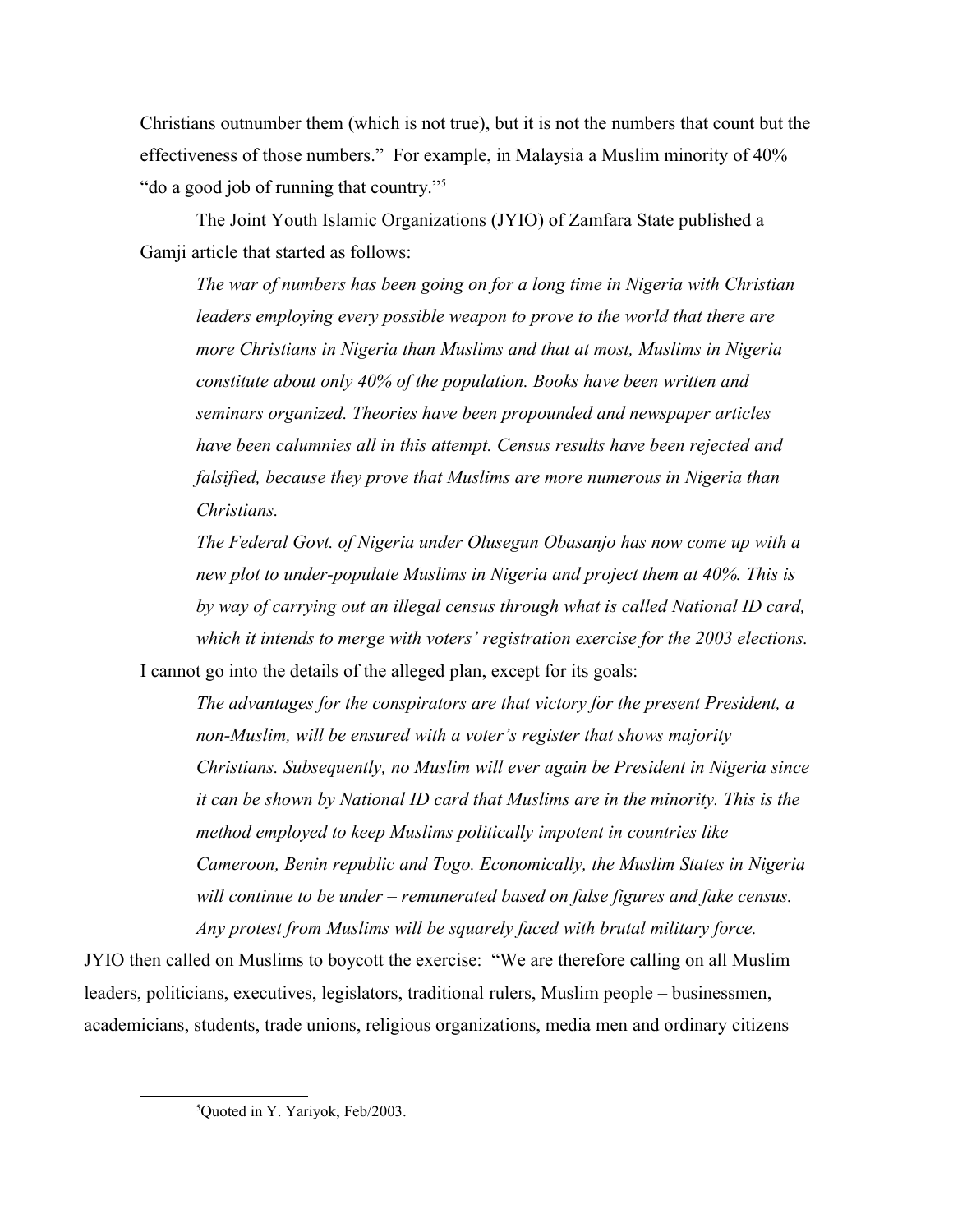alike--, to come out and reject this ethnic cleansing being waged on our people." It stated some conditions for getting Muslims back aboard.*[6](#page-2-0)*

Various Muslim organizations insisted on the inclusion of religion. The Conference of Muslim Organisations "vowed to mobilise Muslims to boycott the exercise should religion be excluded." It "decried the insensitivity of the FG to the objection of Muslims on the decision to exclude religion in the census" and drew attention to the fact that the Muslim stand is similar to that of CAN.*[7](#page-2-1)*

*Indeed, so it was. Samuel Salifu, CAN General Secretary, stated, "We want to know how many Christians are in this country as well as other religious bodies and we want to know how*  many tribes we have.<sup>"[8](#page-2-2)</sup> Below is a fuller version of his demand from the Lightbearer:

*The Christian Association of Nigeria (CAN) has reiterated its decision to boycott the forthcoming head count if religion and ethnicity are not included in the questionnaire.*

*Dr. Samuel Salifu, general-secretary of CAN, emphasised the position in Abuja recently. He said that the decision to boycott the census was taken by the executive of CAN on April 20 after due consideration of the importance of those factors.*

*"There are very vital reasons why we insist that we should not participate," he said, adding that "there is no place in the world today where census is conducted without including these two facts."*

*He said that census figures were reference points for both government and other groups in any society for planning and development.*

*"Government is not the only group that plans in the society; the religious leaders also want to use the figures to plan," he said. "We want to know how many we are, how we are growing and how to plan our development," he added.*

*Salifu said that accurate religious figures would disabuse the false claims some religious groups make about what percentage population they constituted in the society.*

*"In the first instance where did they get those figures they claim? Would it not be better clarified from the census?" Salifu asked.*

*The general-secretary also observed that if ethnicity were not included in the census data, people who flocked into the country from neighbouring countries would be counted as Nigerians. "This can only be checked if people will indicate their ethnicity to identify where they come from," he said.*

*According to him, the omission of the factors in the previous census figure was one of the mistakes that rendered it unreliable and should therefore be corrected this time around. "Census is for development," he said. "How can that be achieved without factual figures?"*

*"We are always chanting that we are a multi-ethnic and multi-religious society. Why then are we shying away from getting the figures that can support the claim?"*

<span id="page-2-2"></span>8

<span id="page-2-1"></span><span id="page-2-0"></span><sup>6</sup> JYIO, 2003. <sup>7</sup>S. Bakoji, 22 Aug/2005.

*NN*, 4 Feb/2005. *TD*, 9 June/2005.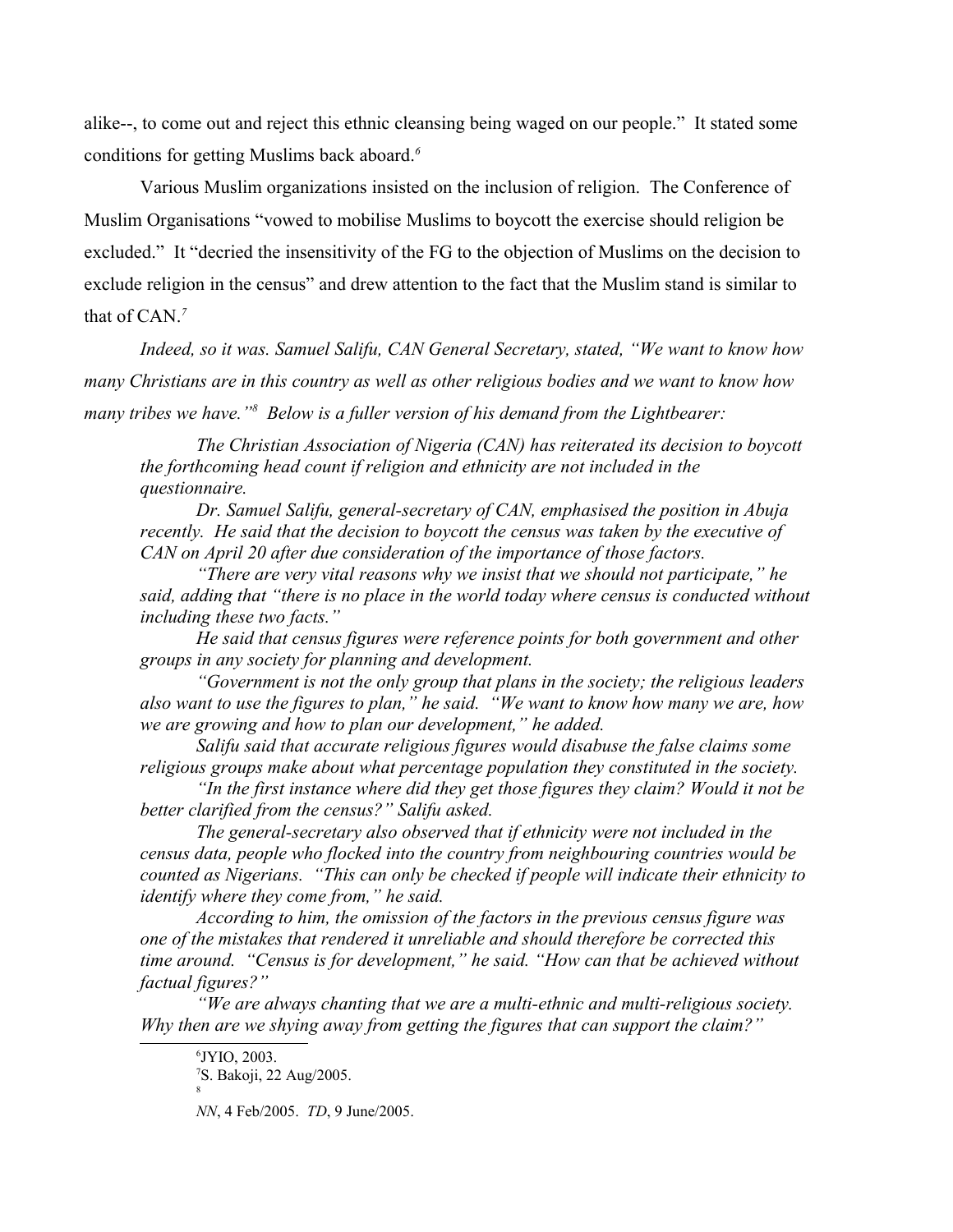*"Why were these factors, which will make the figures more credible and accepted, expunged from the census questionnaire? What is the hidden agenda behind it?"*

*"In view of all these things we are calling on all Christians in the country not to participate in the census unless the ethnic and religious factors are included," he said.[9](#page-3-0)*

The call by CAN was supported by The Northern States Christian Elders Forum.

An example of the sensitive nature of the issue is the leadership President Obasanjo appointed to the National Political Reform Conference (NPRC). While the President, according to Mohammed Haruna, acknowledged Nigerians to be split evenly along religious lines—50% each—"virtually the entire leadership of the NPRC" is Christian. Those who objected were pronounced "unreasonable" and "irresponsible." But Haruna and others considered it a "blatant act of injustice." They were accused of mixing religion and politics,  $10$  a "no-no." Ignoring census issues leads to charges of oppression, discrimination and injustice.

It was so sensitive an issue, in fact, that the National Population Commission (NPC) decided it should defer the decision about including the religious question in the 2005 census to the FG. At a workshop for representative stakeholders, the issue "was subject to hot debate, with most participants sharply divided." Some wanted it deleted to "save the exercise from controversy." Governor Makarfi of Kaduna questioned "the rationality [of the question], when the country is working hard to discourage any distinction along such lines." Chuwukar Okonjo, "a population expert, urged Nigerians to stop whipping up sentiments on the matter, adding that information on such topics would facilitate education and lead the country into the information age and the advancement of the society." But even the workshop could not reach a consensus. It advised the NPC to "make submissions on the merits and demerits of the inclusion of religion to the FG and allow it to decide."<sup>[11](#page-3-2)</sup> A yam too hot to handle! By end August, 2005, the decision had been made: It would be excluded. The chairman of the National Population Commission, Samu'ila Danko Makama, "stated that there was no going back on the decision to expunge religion and tribe from the census."[12](#page-3-3)

<span id="page-3-0"></span><sup>9</sup>*LB*, "CAN Reiterates Position on Census," Sep/2005, p. 9.

<span id="page-3-1"></span><sup>&</sup>lt;sup>10</sup>M. Haruna, "Muslims and National Conference," 2005.

<span id="page-3-2"></span><sup>11</sup>*TD*, "Census 2005…," 4 Oct/2004.

<span id="page-3-3"></span><sup>12</sup>S. Bakoji, 22 Aug/2005. O. Ezigbo, 21 May/2005.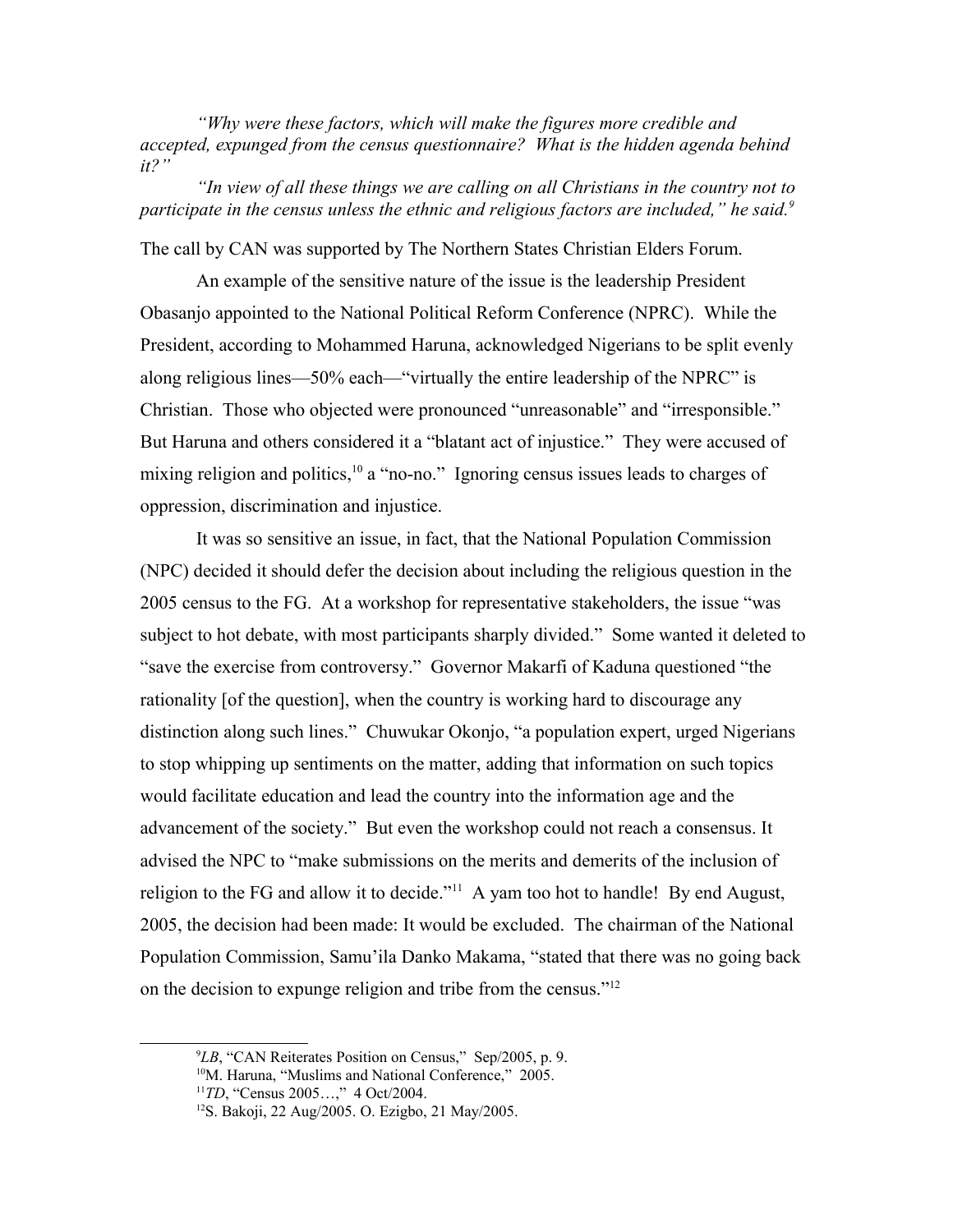The issue was so hot that it led to a postponement of the event till 2007. Sola Odunfa filed the following report in 2006 about the upcoming census:

*A new census was to have been held between November and December last year. Preparations for it by the National Population Commission (NPC) started in 2003. But last July, President Obasanjo delayed the exercise until this coming March.*

*The official reason given for the postponement was that vital material would not arrive from abroad in time for the headcount to be held as scheduled. What was not openly acknowledged was the gathering political storm over the type of data to be collected. The controversy relates to ethnicity and religion. How many Nigerians are Muslims and how many are Christians?[13](#page-4-0)*

Though the issue was controversial, it was not the first census without a question on religious adherence. According to Yusufu Yariyok, who participated in the 1973 and 1991 censuses, the 1991 census also excluded the question. According to him, it was not an issue then and did not lead to strong objections from either religion. As to why Muslim in the past have wanted to exclude the question, Yariyok explained, "Muslims are aware that there are more Christians in Nigeria, but in order to keep getting funding from the Muslim world they need to maintain the old myth. They have always influenced the exclusion of religion from the data."<sup>[14](#page-4-1)</sup> That, of course, does not explain why they insisted on inclusion this time around. It seems they were anxious for confirmation of their majority status and to be assured of the actual lay of the land.

Yes, both sides argued they had the majority in the nation and probably expected the census to prove it. Both were prepared to cede certain states to the other, but there the argument was often still about the size of the minority. Remember, for example, the discussions about the number of

<span id="page-4-0"></span><sup>13</sup>*NN*, 4 Feb/2005. *TD*, 9 June/2005.

<span id="page-4-1"></span><sup>&</sup>lt;sup>14</sup>Y. Yariyok, Feb/2003; letter of 21 Nov/2007.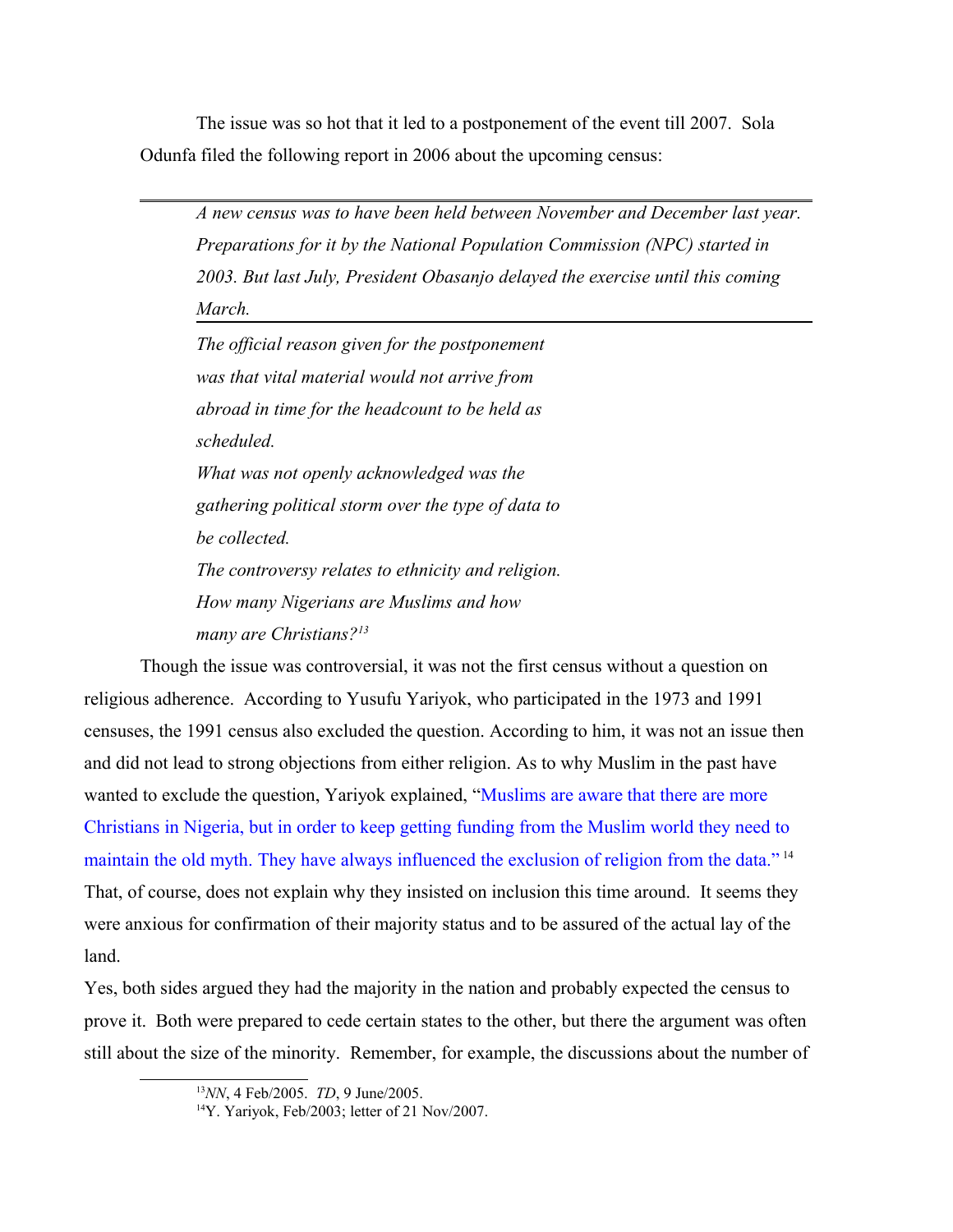indigenous Northern Christians.<sup>[15](#page-5-0)</sup> It was not only an issue of representation, appointments and economics, but also of sharia. If Muslims are in the majority in the country, then they have the right to sharia. The same for individual states. Haliru Binji, a one-time Grand Kahdi of Sokoto State, insisted that sharia is "the law governing a majority of the population of this country" and as such it "has great social relevance."[16](#page-5-1) Even the moderate Lateef Adegbite insisted that the minority should respect the wishes of the majority. In an interview with him, Mikai Mumuni of *TELL* asked him how sharia can be applied in a multi-religious situation. Adegbite emphasised that law represents "the wishes of the majority. You must respect them. Therefore, I will expect non-Muslims to respect that law. I believe non-Muslims will respect the wishes of the majority, because, as the adage goes, when you are in Rome, you must do like the Romans."[17](#page-5-2)

Back in 1986, Mahdi Adamu of the University of Sokoto already predicted that eventually the Muslim majority would have its sharia:

*Since Muslims in Nigeria now constitute the largest religious group in the country, and since it is a democratic system of government, one should expect that one day Nigerians will use the constitutional provisions and amend the constitution and entrench the sharia in the society. When this is done, the un-Islamic--or are they anti-Islamic?--acts of such common law agencies as the Nigerian Law Reform Commission will be swept away. It is the duty of the teachers of Islamic law to work out ways and means through which the total revolution of Muslims in the real position of the sharia could be achieved so that the non-violent legal revolution could one day take place in Nigeria.*[18](#page-5-3) 

When sharia was declared, things did not quite go that way. Instead, the world's democratic forces all ganged up against Zamfara and fellow sharia states. Abdul-Razaq Ibrahim Fagge was totally confused by this turn of events. He wrote,

*Taking democracy as rule by the majority in the interest of the majority, in a Muslim majority country like Nigeria [Muslims 50%; Christians 40%; Traditionalists 10%], one may expect the Islamic legal system to prevail. But, when the Muslims started agitating for the sharia in Nigeria, the issue of protecting the interest of the minorities arose….* 

<span id="page-5-0"></span><sup>15</sup>J. Boer, vol. 7, ch. 4, p. 175.

<span id="page-5-1"></span> $^{16}$ H. Binji, 1986, p. 216.

<span id="page-5-2"></span><sup>17</sup>M. Mumuni, 15 Nov/99, p. 17.

<span id="page-5-3"></span><sup>18</sup>M. Adamu, 1986, p. 220.